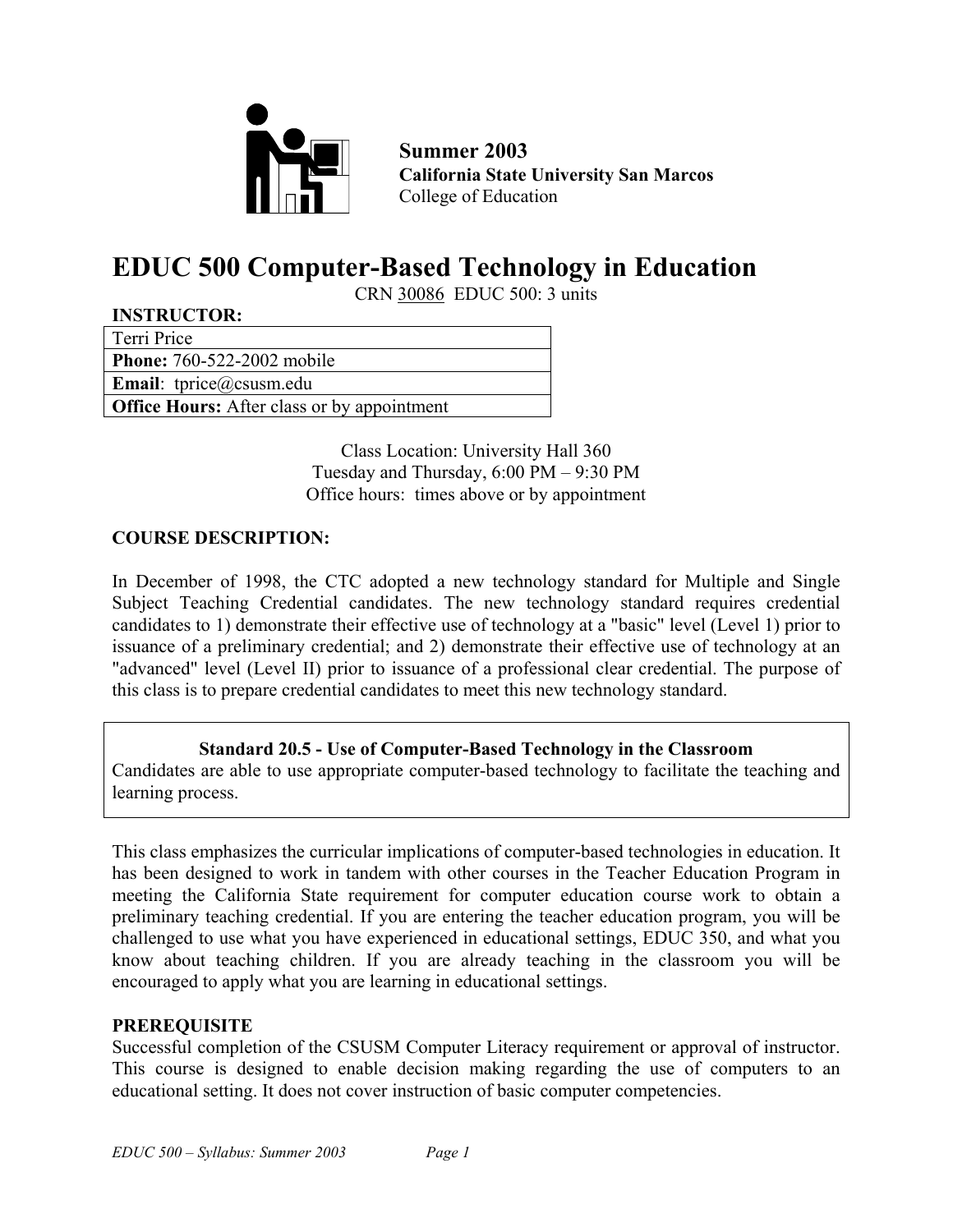## **REQUIRED TEXT AND MATERIALS**

- *Teachers Discovering Computers: Integrating Technology in the Classroom*, *2d. Ed*. (Shelly & Cashman)
- Pay for Print Card: May be purchased in Academic Hall 202
- CD-R or CD-RW disks for burning your digital portfolio.
- Optional floppy disks, Zip disks, USB key, or other storage device

## **HIGHLY RECOMMENDED TEXT**

*NETS for Students: Connecting Curriculum & Technology. (2000).* International Society for Technology in Education (ISTE). ISBN 1-56484-150-2

## **Optional Resources**

- Lynch, George and Helen. (1996). *ClarisWorks Step-By-Step.* Gilroy: Computer Literacy Press.
- Bowers, C.A. 1988. *The Cultural Dimensions of Educational Computing*. Teachers College: New York, NY.
- Cummins, Jim & Sayers, Dennis. 1995 *Brave New Schools: Challenging Cultural Literacy Through Global Learning Networks*. St. Martin's Press: NY.

#### **COE Mission Statement**

The mission of the College of Education Community is to collaboratively transform public education by preparing thoughtful educators and advancing professional practices. We are committed to diversity, educational equity, and social justice, exemplified through reflective teaching, life-long learning, innovative research, and ongoing service. Our practices demonstrate a commitment to student centered education, diversity, collaboration, professionalism, and shared governance.

## **COURSE OBJECTIVES**:

This class will help you to:

- gain proficiency in the use of computers
- make informed and critically reflective decisions regarding the choice, use, and creation of educational technology applications

The following required competencies for all California teachers have been established by legislation. Commencing January 1, 2000, the minimum requirements for the preliminary multiple or single subject credential include demonstration of the ability to do the following:

(1) Identify issues involved in the access to, use of, and control of computer-based technologies including, but not limited to:

(a) the impact of technology upon the learning process;

(b) the moral, legal, and ethical implications including copyright infringement;

(c) the economic and social implications of that access, use, and control including the need to provide equitable access to technology.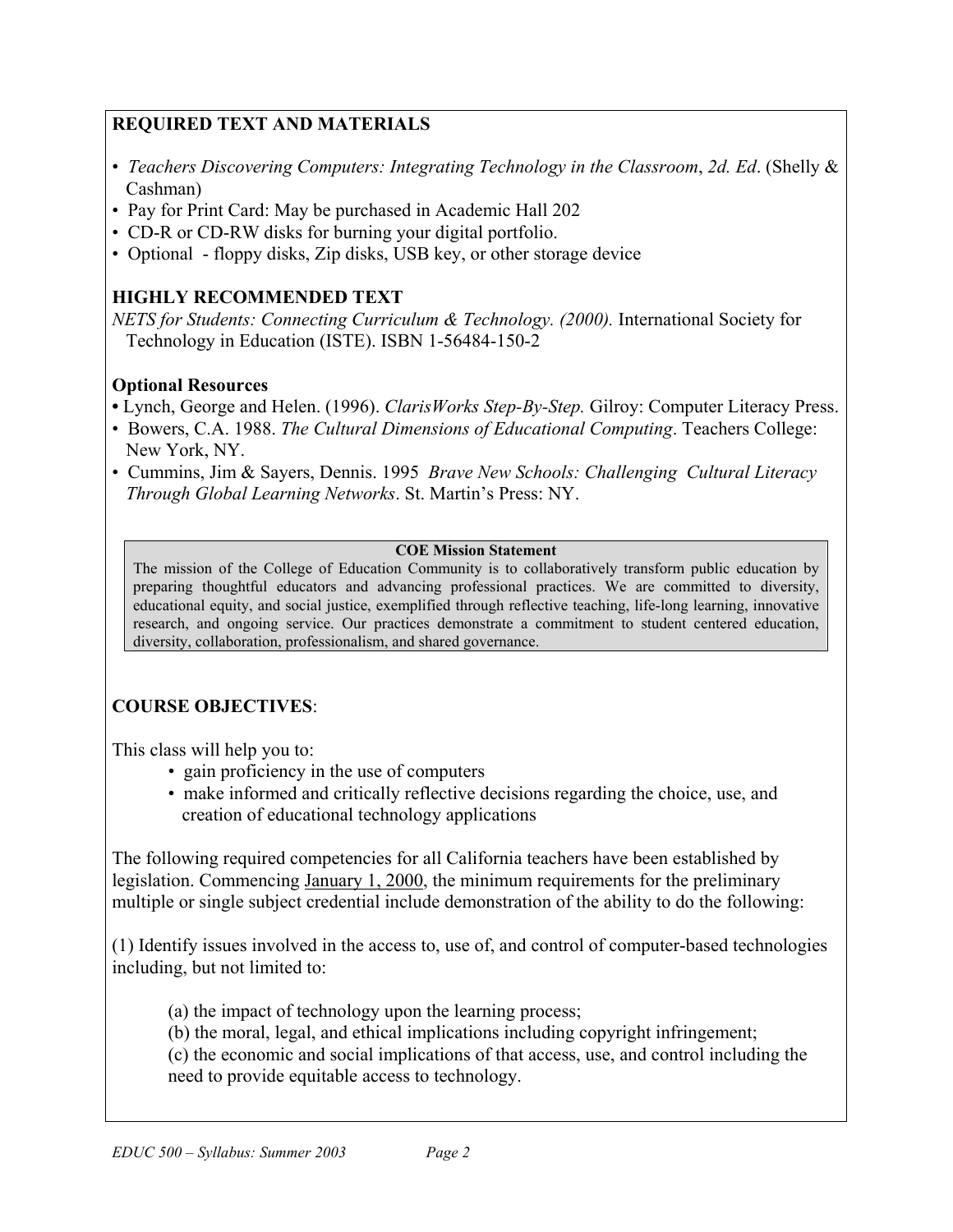(2) Demonstrate, within appropriate subject areas and grade levels, the application and use of computer-based technology as a tool to enhance the development of problem solving skills, critical thinking skills, or creative processes through course-based projects and demonstration lessons. Demonstrate knowledge of basic operations, terminology, and capabilities of computerbased technology and the use of computer hardware, software, and system components.

(3) Appropriate to the subject area and grade level, demonstrate a basic understanding of and ability to use representative programs from each of the following categories:

(a) computer applications and electronic tools, such as word processing, data bases, graphics, spreadsheets, telecommunications (including email), portfolio management, page-layout, networking, reference, and authoring software;

(b) technology-based activities, such as simulations, demonstrations, tutorials, drill and practice, and interactive software;

(c) utility programs for classroom administration, such as those for record keeping, gradebook, lesson planning, generating instructional materials, and managing instruction.

(4) Demonstrate the application and use of computer-based technologies as tools to enable the development of problem-solving skills, critical thinking skills, and creative processes. Examples of such skills and processes are: gathering and analyzing data, generating and testing hypotheses, classifying, comparing and contrasting, inferring, evaluating and composing, and designing.

# $\mathbf{y}_{\mathbf{y}}^{\mathbf{y}}$ ADMINISTRATIVE REQUIREMENTS OF STUDENTS

This class will utilize distributed learning instructional strategies. Students must keep up with class assignments from week to week and will complete the lab assignments during class. Other lab assignments may be completed on or off campus. Plan to spend up to seven hours out of class each week to complete required readings, communicate with email, complete or expand lab assignments, and to gain familiarity with educational technology applications.

Students are **required** to keep a copy of **all** work and are expected to submit examples of best practice for their portfolio evaluation. All proof of work accomplished is the responsibility of the student. Students will burn a disk of the work done over the semester to serve as a professional portfolio and sampling of technology accomplishments and serve as their final.

Please be sure to read and understand the CSUSM policy on plagiarism and cheating, as it will be strictly enforced. Academic dishonesty, including plagiarism or copyright infringement, will be reported to the University and will result in a course grade of F.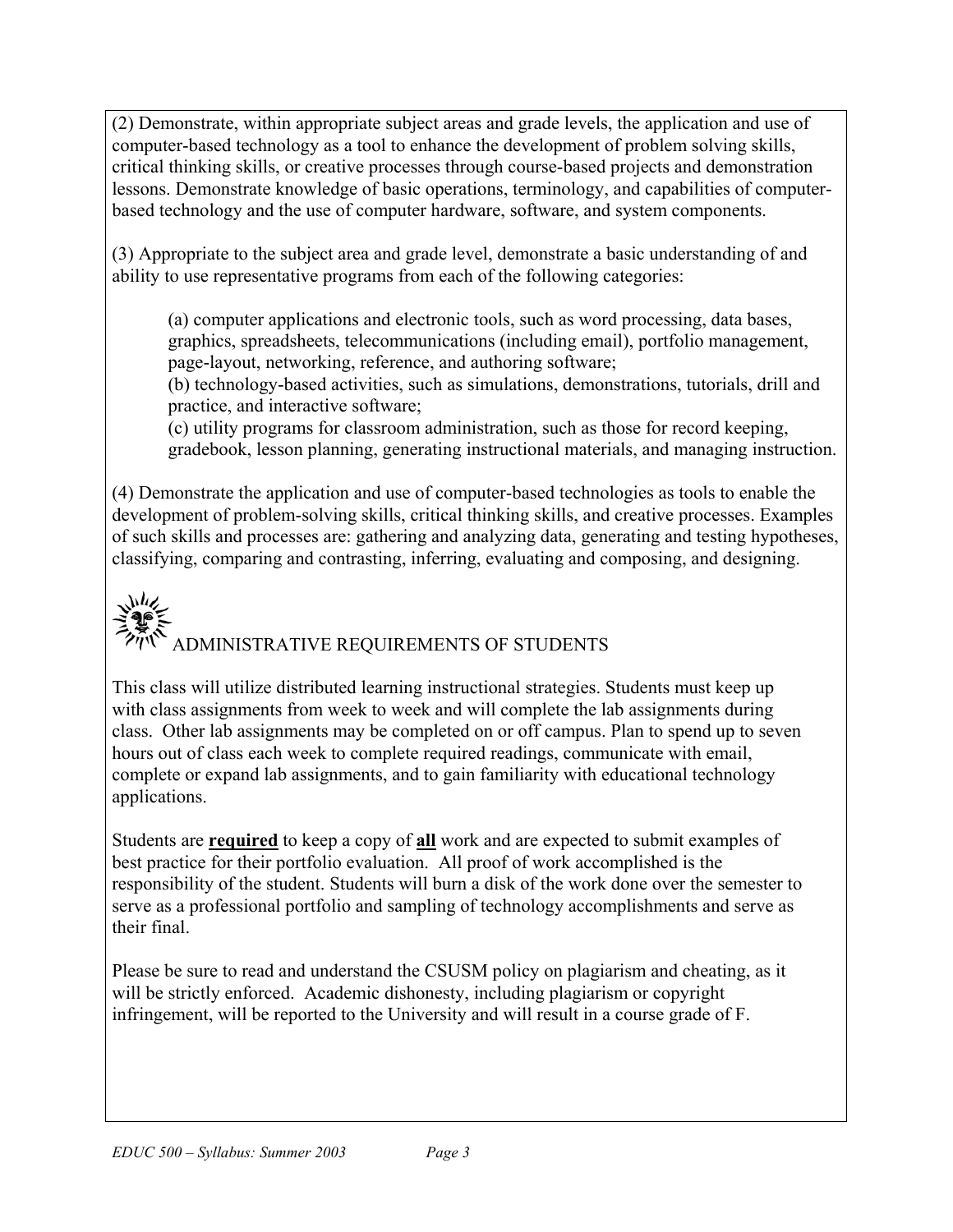# **Attendance Policy**

Due to the dynamic and interactive nature of this course, all students are expected to attend specifically designated classes and communicate regularly with email study groups and instructor to participate in distributed learning activities. Attendance for Ed500 is measured by the degree of active participation both online and in class, the quality of lab work assignments, and the degree of investment as evidenced by positive interaction with professor and peers. Should the student have extenuating circumstances, s/he should contact the instructor as soon as possible.

# **REQUIREMENTS AND EVALUATION:**

California State University San Marcos has adopted an all-university writing requirement. In each course, students are required to write at least 2500 words in essays, exercises, papers and examinations.

# • **Quizzes, Labs and Assignments**

Quizzes will cover any material taught during class lessons or assigned as homework. Labs will reflect work done at the computers. Assignments will be made to reinforce concepts covered in class and to provide adequate practice. Dependability and promptness are expected. Late assignments will receive reduced points. If you find you cannot be in class, please make sure another class member delivers your assignment. All assignments should be prepared in a digitized format and **free of spelling and/or grammar mistakes**. Back up your work regularly.

# •**Digital Portfolio and Final Project**

Critical Analysis: This class requires that you engage in self-reflection to assess the degree to which you have comprehended and are able to apply the concepts covered in this class. You are required to create a portfolio of appropriate samples from your class assignments that you believe best reflect your progress and growth. These may include, but are not limited to, the following: sample of a word-processed document, database or spreadsheet projects, PowerPoint or HyperStudio Stacks, telecommunication assignments. (Your portfolio will be submitted digitally.)

Reflection: From these samples, select two that are most meaningful to you. Using a word processor, compose a critical reflection describing (a) why you selected these two to write about, (b) what did you enjoy about completing them? (c) what challenges did they present? (d) how did you overcome any obstacles? (e) what did you learn from those assignments? And, most importantly…(f) how would you change your work now that you have had time to reflect? (three pages double spaced, 12 point Times Font) (submitted with portfolio)

Synthesis: From the items in your portfolio, select one application that you would like to investigate further. Develop a project beyond what the original assignment required. Expand your skills in the application to a higher degree. The goal of this assignment is to demonstrate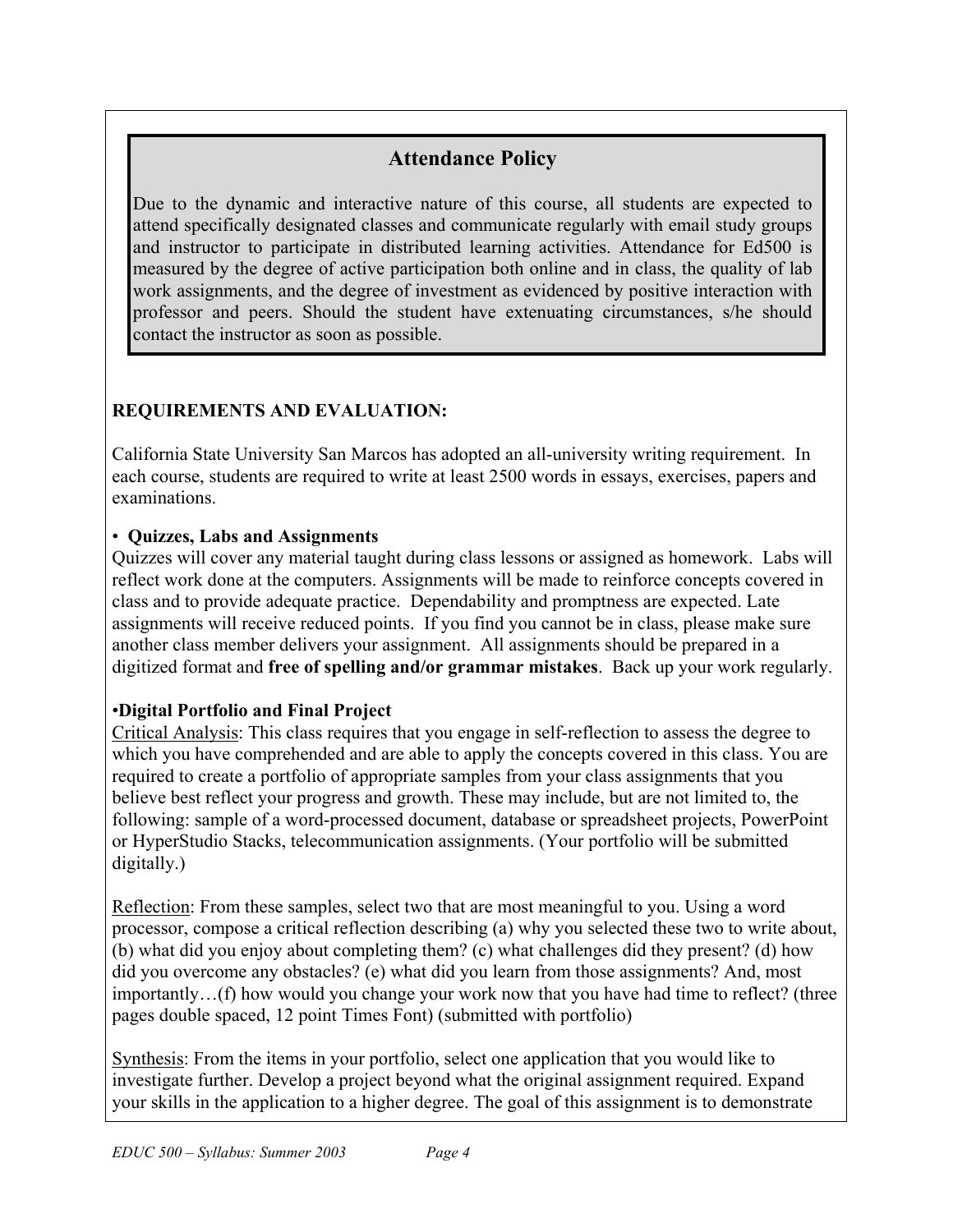your ability to identify, act on, and achieve goals for self-learning with educational applications of technology. (Final Project). This project will be presented to the class the week of finals.

Application: Using the Lesson Plan Template specified, create a lesson/unit utilizing technology to teach a particular content or skill (developed in the final project). Describe the target population (including age), student goals, objectives, instructional plan for implementation, and methods of evaluation. If you have not previously taught in the classroom, take your plan to a classroom teacher and get feedback before you present. This lesson plan will coincide with the Synthesis Project. You will present this project using PowerPoint, Keynote or HyperStudio.

## **•Class Investment**

Your investment in this class is demonstrated through regular class attendance and participation, through active, constructive and creative contributions - both online and in class, and through participation in cooperative, collaborative learning. The past experience, teaching, and computer expertise of class members will benefit everyone and provide a valuable resource for the class. Please check WebCT often for email, discussion postings, and resources.

## **•Assignments**

10 %-Attendance, Participation, Quizzes, Professional Disposition 20 %-Production Tools 5%-Word Processing Assignment 5%-Spreadsheet Assignment 5%-Database Assignment 5%-Internet Resource Presentation 10%-Discussion Postings (5) 25%-Educational Software Evaluations (5) 35% Integration of Technology in the classroom 20%Final Project and Presentation 15%Digital Portfolio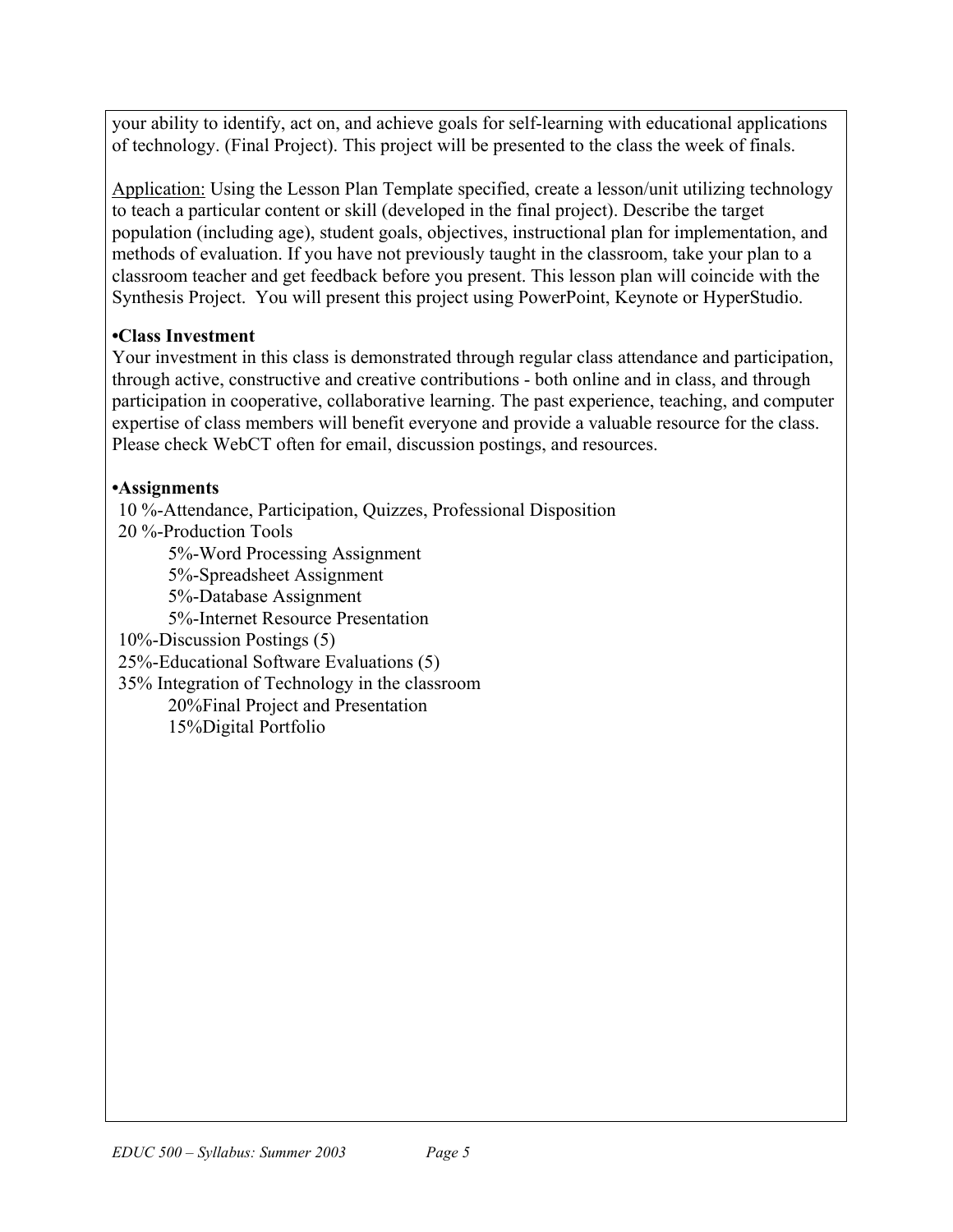| Week           | Date    | <b>Activities</b>                                                                                                                                                                                                                                                                                                                                                                                                                                                                          | <b>Assignments Due</b>                 | <b>Readings</b><br>Due |
|----------------|---------|--------------------------------------------------------------------------------------------------------------------------------------------------------------------------------------------------------------------------------------------------------------------------------------------------------------------------------------------------------------------------------------------------------------------------------------------------------------------------------------------|----------------------------------------|------------------------|
| 1              | July 8  | •course overview<br>•introductions<br>•pretest<br>•break-change labs to Science2-<br>306<br>Review text site<br>http://www.scsite.com/tdc2/<br>•CTAP survey<br>•ACD 202 for webCT username<br>and password, print card                                                                                                                                                                                                                                                                     |                                        |                        |
|                | July 10 | •Internet Resources, Standards<br>http://www.score.k12.ca.us/<br>http://www.cde.ca.gov/board/<br>•7pm Jennifer Nowotney for<br>WebCT<br>•Search activity, Backflip,<br>http://backflip.com<br>http://webquest.sdsu.edu/searching<br>/fournets.htm<br>http://www.csusm.edu/ilast/clinic/clinic.html<br>•sign up for a resource to share on<br>July 15<br>•WebQuest Evaluation<br>http://projects.edtech.sandi.net/projects/<br>http://edweb.sdsu.edu/webquest/searching/se<br>vensteps.html |                                        | Chapters 1-2           |
| $\overline{2}$ | July 15 | <b>Filamentality Hot List</b><br>http://www.kn.pacbell.com/wired/fil/guide_begi<br>nners.html<br>•Digital Pac Rat-saving documents<br>for a digital portfolio<br>•Evaluation of Web resources<br>http://lrs.ed.uiuc.edu/wp/credibility/index.html<br>http://school.discovery.com/schrockguide/eval.<br>html<br>•Finding a partner for the final<br>project-discuss final project<br>requirements<br>http://ide.ed.psu.edu/idde/9events.<br>htm                                             | •Discussion Topic<br>Due by class time | Chapters 3-4           |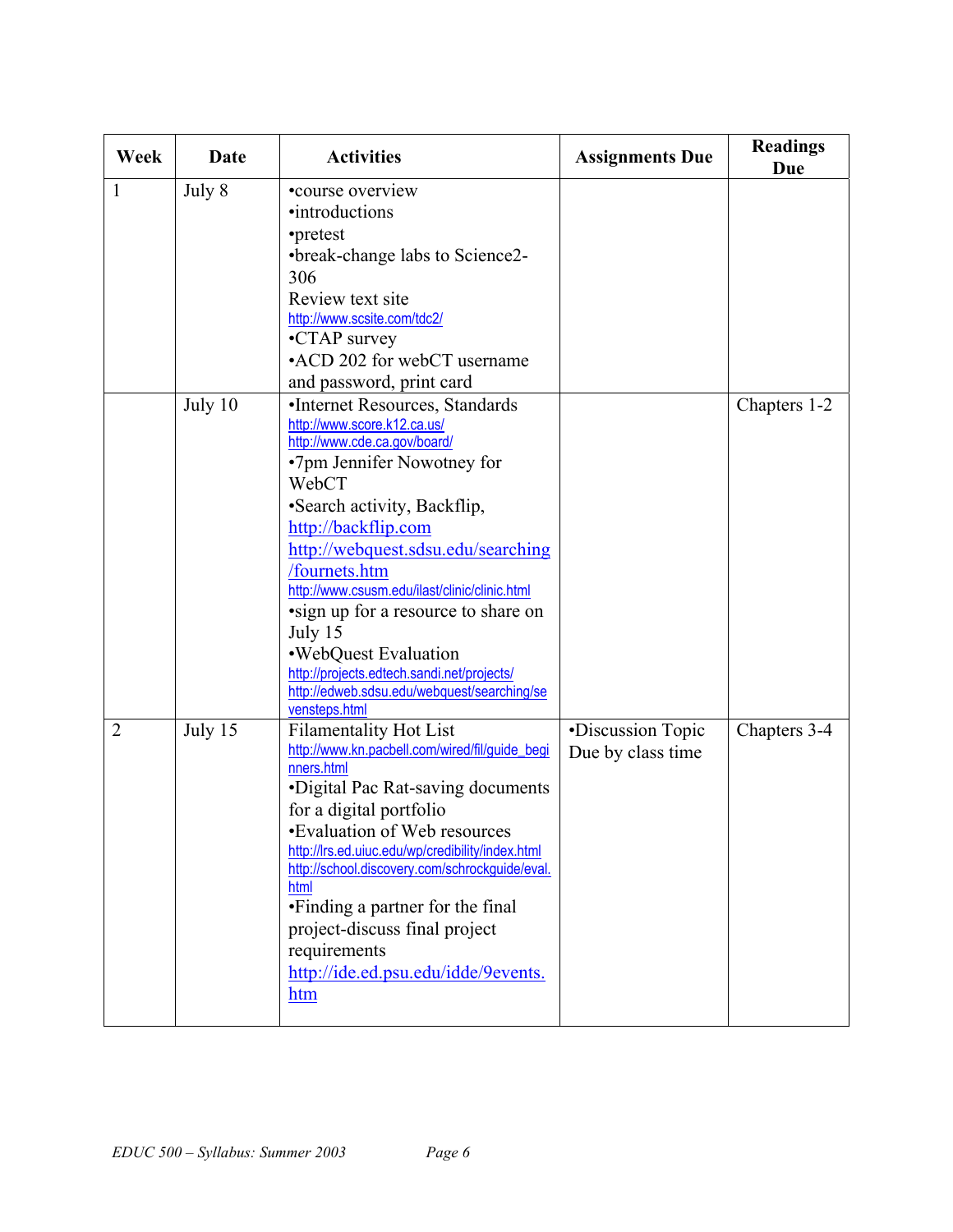| Week | Date    | Activities                                                                                                                                                                                                                                                                                                                                                                                      | <b>Assignments Due</b>                                                 | Readings<br>Due |
|------|---------|-------------------------------------------------------------------------------------------------------------------------------------------------------------------------------------------------------------------------------------------------------------------------------------------------------------------------------------------------------------------------------------------------|------------------------------------------------------------------------|-----------------|
|      | July17  | •Share Internet resource<br>•Word Processing-newsletters, etc.<br>•Use of AlphaSmarts in the<br>classroom<br>http://www.techlearning.com/db a<br>rea/archives/WCE/archives/herrick<br>.htm                                                                                                                                                                                                      | •Internet Resource<br>Presentation                                     |                 |
| 3    | July 22 | •Spreadsheets<br>•Databases<br>http://www.50states.com/<br>http://www2.ncsu.edu/ncsu/cep/clt/workshops/<br>database.html                                                                                                                                                                                                                                                                        | •Discussion Topic<br>Due by class time<br>•Word Processing<br>Activity | Chapters 5-6    |
|      | July 24 | •Fieldtrip to Central School<br>•Student presentations : Crossing<br>the Digital Divide<br>•Educational Software Evaluations                                                                                                                                                                                                                                                                    | •Spreadsheet<br>Activity<br>•Database Activity                         |                 |
| 4    | July 29 | $\cdot$ Quiz<br>•Copyright and Fair Use Laws<br>http://www.fplc.edu/tfield/copynet<br>.htm<br>http://www.nytimes.com/library/tech/98/08/cyb<br>er/education/12education.html<br>•Best Practices<br>http://ali.apple.com/<br>http://ide.ed.psu.edu/idde/9events.<br>htm<br>•Assessment and Rubrics<br>http://school.discovery.com/schroc<br>kguide/assess.html<br>http://rubistar.4teachers.org/ | •Discussion Topic<br>Due by class time                                 | •Chapters 7-8   |
|      | July 31 | Classroom management<br>http://www.stemnet.nf.ca/~jscaplen/integration<br>/english/toceng.html<br>Project-based Learning<br>http://glef.org/<br>•Collaborative Projects<br>http://hale.pepperdine.edu/~kahay<br>den/links2.html                                                                                                                                                                 | •Educational<br>Software<br>Evaluations (5)                            |                 |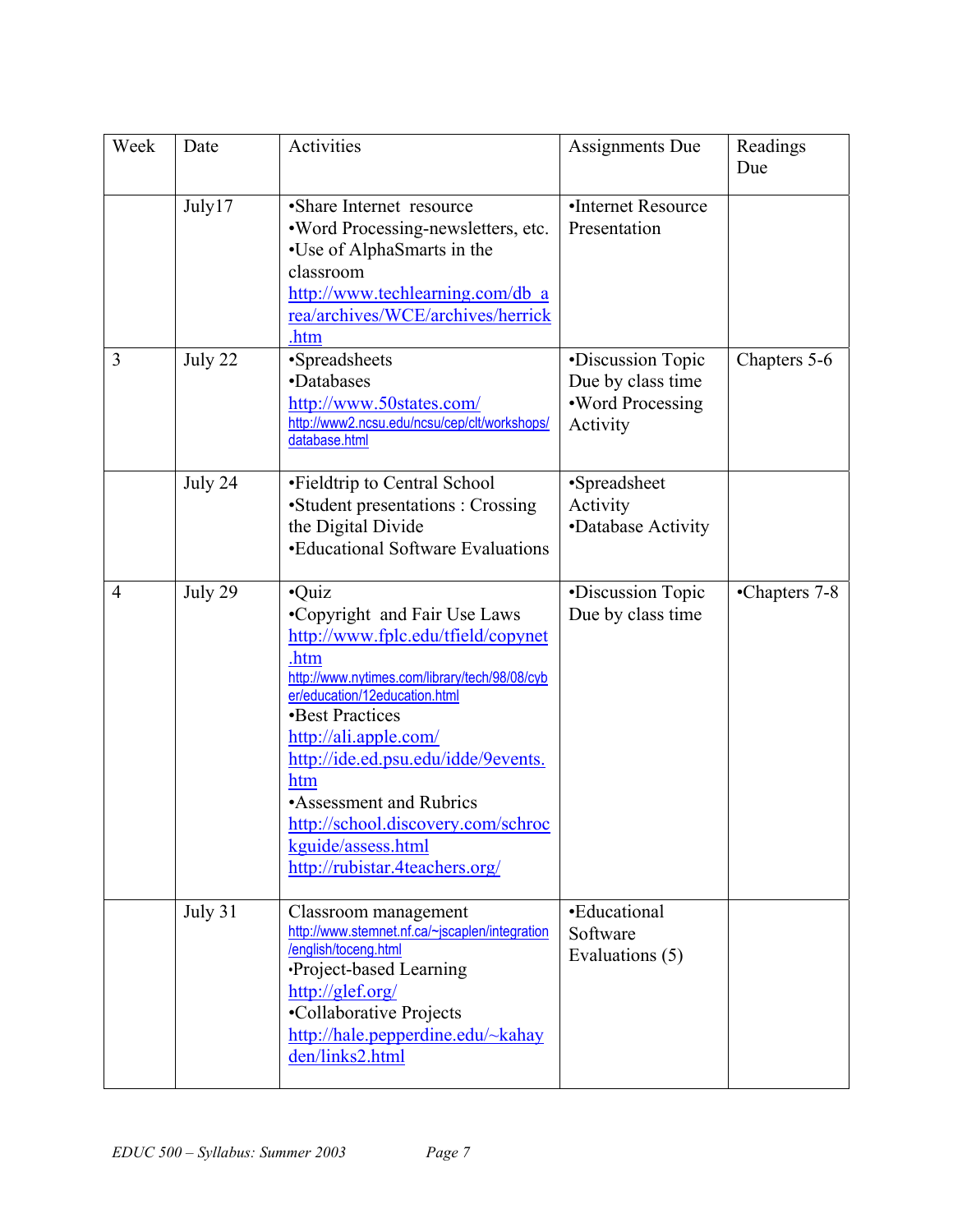| Week | Date      | <b>Activities</b>                                                                                                                               | <b>Assignments Due</b>                 | <b>Readings</b><br>Due |
|------|-----------|-------------------------------------------------------------------------------------------------------------------------------------------------|----------------------------------------|------------------------|
| 5    | August 5  | $\cdot$ ELD<br>Benefits of technology<br>Resources<br>http://intime.uoregon.edu/1.html<br>http://www.cde.ca.gov/statetests/c<br>eldt/index.html | •Discussion Topic<br>Due by class time |                        |
|      | August 7  | •Film making in the classroom                                                                                                                   |                                        |                        |
| 6    | August 12 | •Lab time to work with partner on<br>final project, and digital portfolio<br>•CTAP survey                                                       | •Discussion Topic<br>Due by class time |                        |
|      | August 14 | <b>Final Project Presentations</b>                                                                                                              | •Digital Portfolio                     |                        |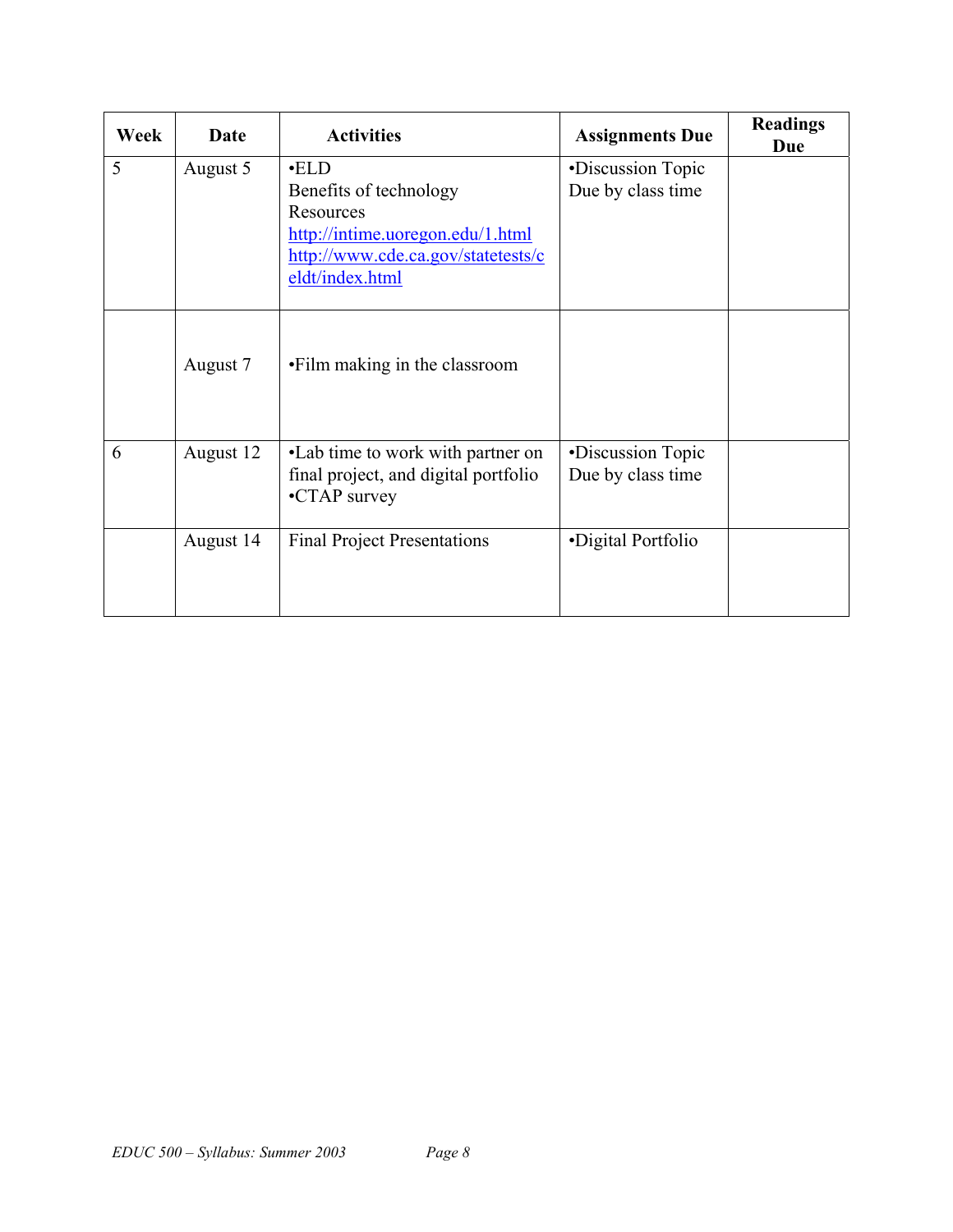# **GRADING PROCEDURES AND ASSIGNMENTS**

Grading is calculated on the standard of

| $94 - 100 = A$  | $80 - 83 = B$   | $70 - 73 = C$  |
|-----------------|-----------------|----------------|
| $90 - 93 = A$   | $77 - 79 = C +$ | $60 - 69 = D$  |
| $87 - 89 = B +$ | $74 - 76 = C$   | below $60 = F$ |
| $84 - 86 = B$   |                 |                |

You must maintain a B average in your teacher education courses.

### **Statement of CLAD Emphasis**

In 1992, the College of Education voted to infuse Crosscultural, Language and Academic Development (CLAD) competencies across the curriculum. The CLAD competencies are attached to this syllabus and the competencies covered are highlighted.

# **Definitions**

The following definitions are applied from SEC. 2. Section 44259.3 in the Education Code:

(1) "Educational technology" means the use of computer-based technology in instruction.

(2) "Computer-based technology" means technologies based on the computer, such as telecommunications, interactive video, and compact disks.

(3) "System components" means hardware and includes, but is not limited to, printers, monitors, modems, disk drives, scanners, video capture devices, video projection devices, compact disk-read only memory (CD-ROM), and other peripherals that work together in a system.

(4) "Telecommunications" means the use of computers, modems, and telephone lines to move voice, video information, and data over distances.

(5) "Networking" means terminals or computers, or both, linked for the purpose of moving information and data over distances.

(6) "Course-based project" means an end of course or challenge requirement for the purpose of demonstrating technology competency, especially computer- centered subject area expertise.

(7) "Authoring software" means text, graphics, photos, pictures, video, and sound are typically sewn together into a project using authoring software. These software tools are designed to manage multimedia elements and provide user interaction.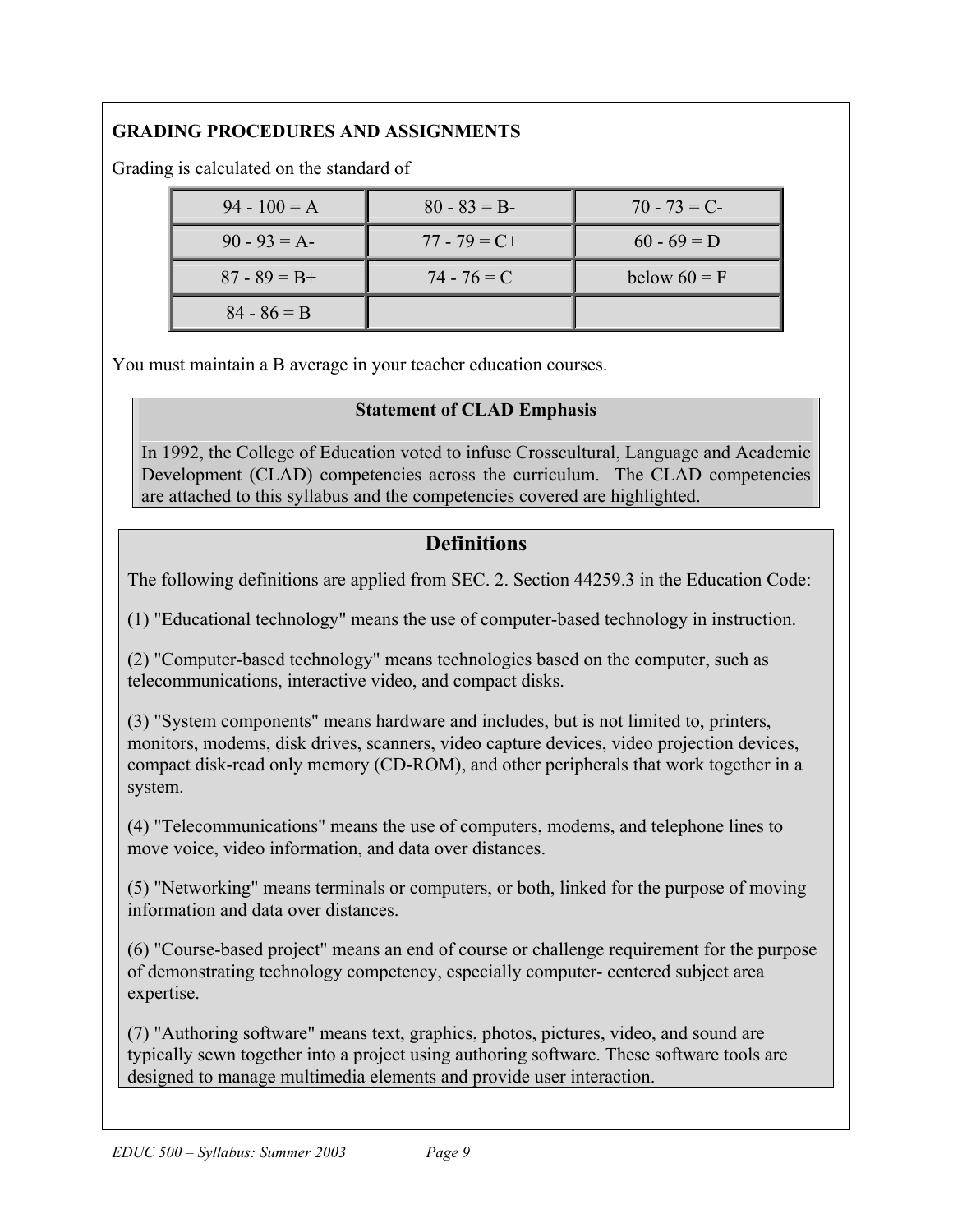# **Assignment Descriptions**

## **Participation, Attendance, Quizzes, Professional Disposition:**

**Internet Presentation:** You will search for and evaluate an Internet site that would be beneficial for teachers to be familiar with. You will share its best aspects with the class. It should take you no longer than 10 minutes to share with the class.

**Discussion Postings:** Using WebCT you will check for my assignments by Friday night. Then you will have until class time on Tuesday to post your response. It should be well thought out, referencing readings, web sources, or class discussions. Please read others' postings in the class and comment or add to their discussions.

**Word Processing Document:** You may choose to write a business style letter or create a newsletter for you classroom.

Letter: Using the business format for your letter, provide me with background knowledge of your teaching experiences. Highlight your strengths as a teacher and the areas you wish to work on in the future. Make sure you use these fonts and formats:

> •**bold** •underline •Helvetica or Palatino 12 pt. •centering •left justify •tabs •a border

**Newsletter:** Create a newsletter for your classroom. Use the template or wizard supplied by your word processing program. Utilize different fonts, sizes and styles (like **bold** and underline). Include some graphics (photos or clipart). Be creative and make this something you can use in your class.

**Spreadsheet Activity:** You may choose to make a budget or a class grade book.

**Budget:** Create a budget for a school club such as Band or ASB. Make sure you include expenses and income. Use formulas to calculate for you. Make a graph from your spreadsheet and save it on the spreadsheet. More instructions will follow.

**Grade Book:** Make a list of your students and then a list of assignments with formulas to figure out the total points and percentage for each student. Enter fictitious grades and create a graph from the data to show how well students have done on each assignment.

**Database Activity:** Create a database for keeping track of important information about your students. You should include name, birth date, parent's name, home language, CELDT score, perhaps reading scores as the year progresses, etc. Make it something you can use again in the classroom. More instructions will follow.

**Software Evaluations:** These should include basic information like name of software, publisher, cost per unit and group pricing, subject area, etc. It should then address these three questions;